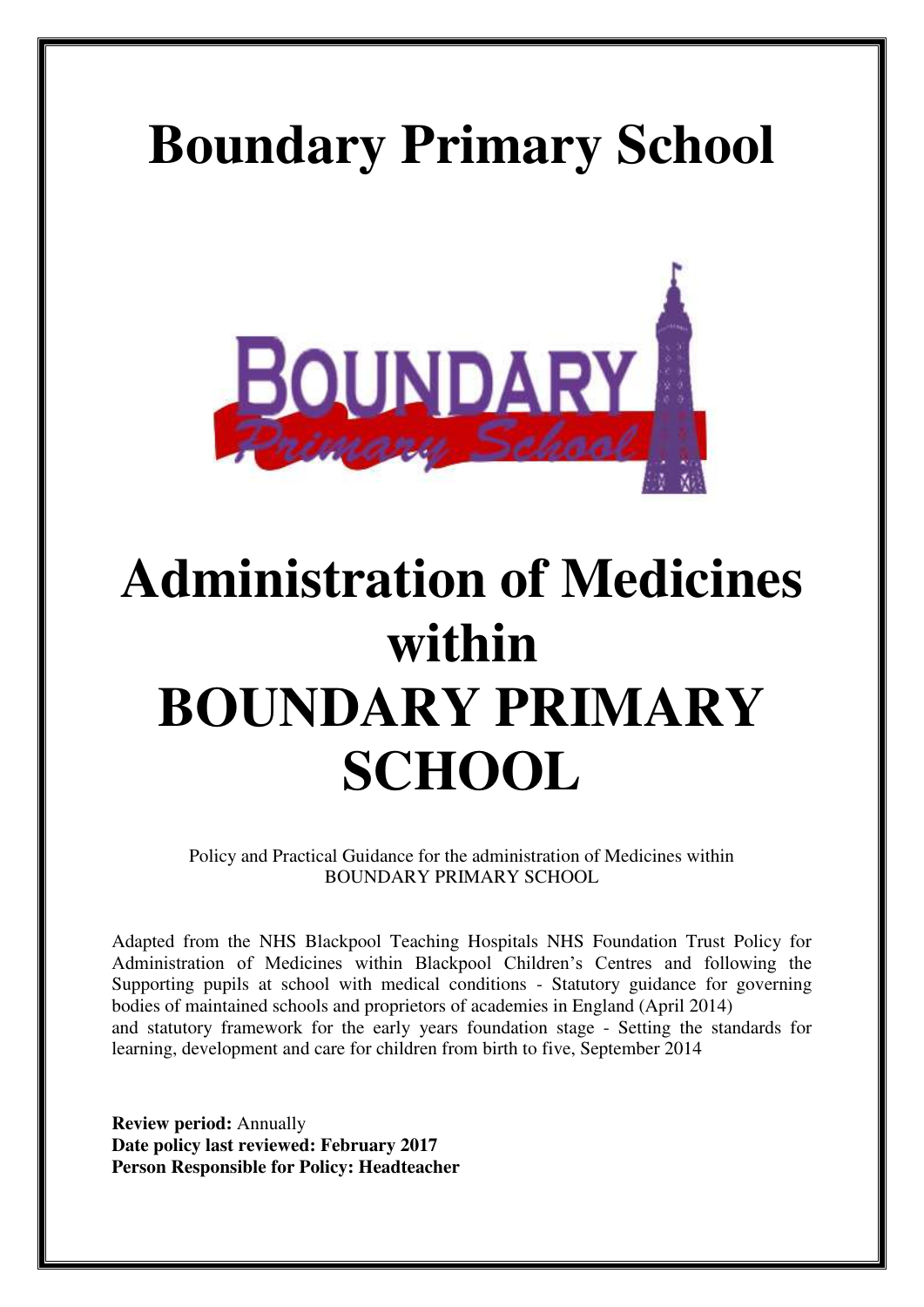#### **1.0 Purpose**

To ensure that any medication administered to pupils whilst in Boundary school is given with regard to the child's safety and 'best interests'.

To ensure that pupils with medical conditions at Boundary School are properly supported so that they have full access to education, including school trips and physical education.

#### **1.1 Introduction**

• This policy must be read in conjunction with Boundary Primary School Safeguarding Children Policy and Procedures, The Statutory Framework for the Early Years Foundation Stage (September 14), Statutory Guidance for Governing Bodies of Maintained Schools and Proprietors of Academies in England 'Supporting pupils at school with medical conditions', April 2014 and other Boundary School policies, as appropriate.

In this policy when we refer to the word 'prescription' we mean written instruction from a Doctor, Dentist or independent prescriber such as a qualified pharmacist or nurse.

#### **1.2 Philosophy**

Children who are acutely ill or infectious cannot be cared for within a school setting. Medicines must only be administered in a school setting when essential; that is where it would be detrimental to a child's health if the medicine were not administered during the school 'day'.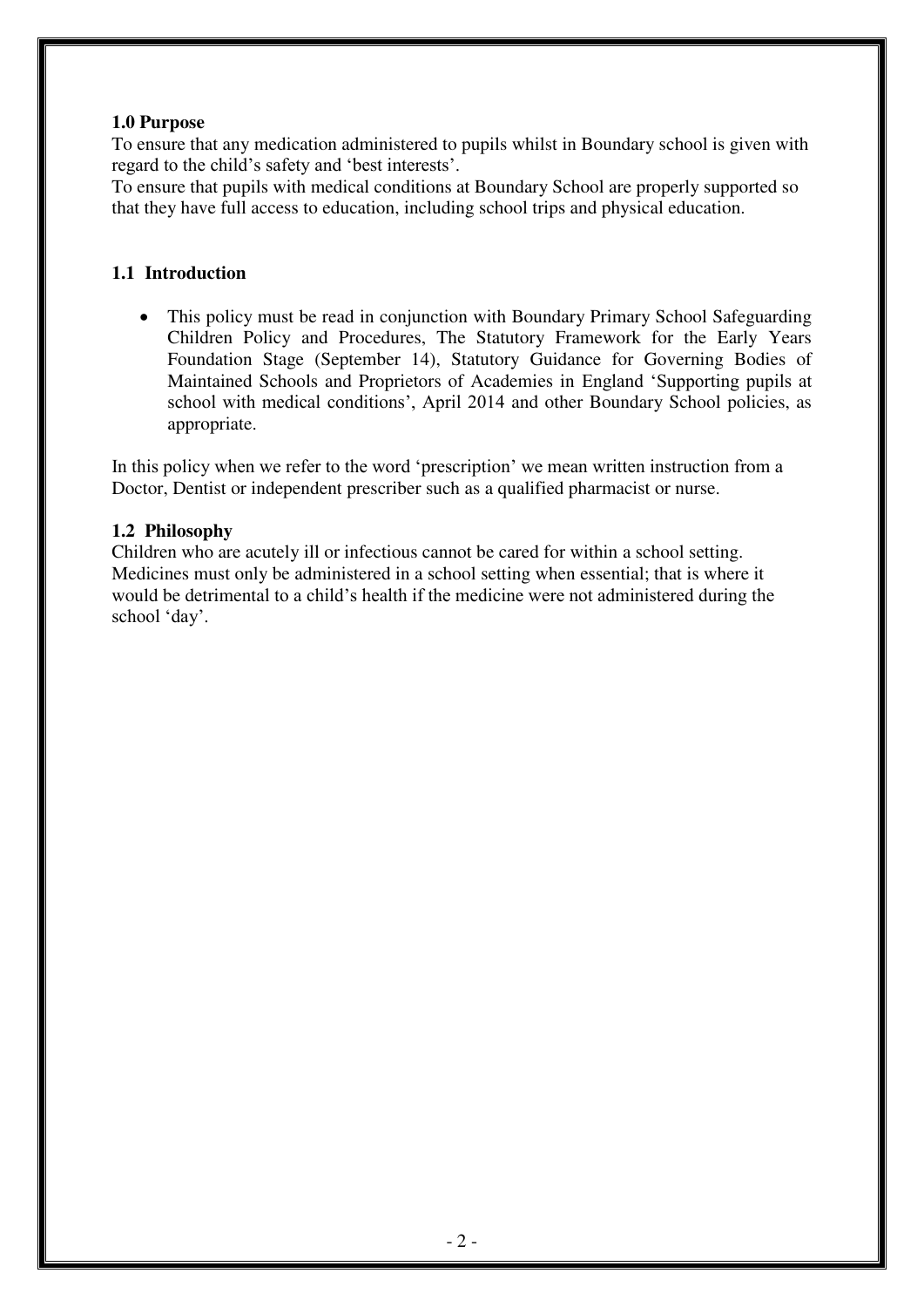#### 1.3 Principles

Only Prescription Medication will be administered.

Medication will only be given to a child following agreement between Boundary School SLT and the parent / carer.

Medicines must only be administered if provided in their original container (including prescriber's instructions), clearly labelled with the expiry date, child's name, and dose to be given.

#### **Non-prescription medicines must never be given to a child.**

#### **1.4 Duties**

Parents/ carers have the prime responsibility for their child's health and must provide school with information about their child's health and medical needs including details on medicines their child needs.

The policy identifies controls that must be in place and maintained. It is the responsibility of all staff to ensure that they comply with the policy.

The related procedures and guidance must be adhered to by all staff when administering medication to children.

Staff are to be informed of the medication policy at induction.

#### **1.5 Administration of Prescription Medicines**

Only Prescription Medication will be administered. Medication will only be given to a child following agreement between the SLT and a parent / carer. The Parental Agreement Medication Form (Appendix 1) must be completed.

Non-emergency medicines must be stored in one of the locked First Aid cupboards, in the Main School Office. The Keys will be kept in a safe place, out of children's reach. A few medicines need to be refrigerated (see 3.8 for regarding storage).

Medicines must always be provided in the original container as dispensed by the pharmacist detailing the prescriber's instructions:

- **Child's name**
- **Name of medicine**
- **Prescribed Dose**
- **Method of administration**
- **Time / frequency of administration**
- **Expiry date (if a Medicine does not have an expiry date it must only be administered if dispensed within the last month).**

**Staff will not accept medicines that have been taken out of the container as originally dispensed nor make changes to dosages on parental instruction.**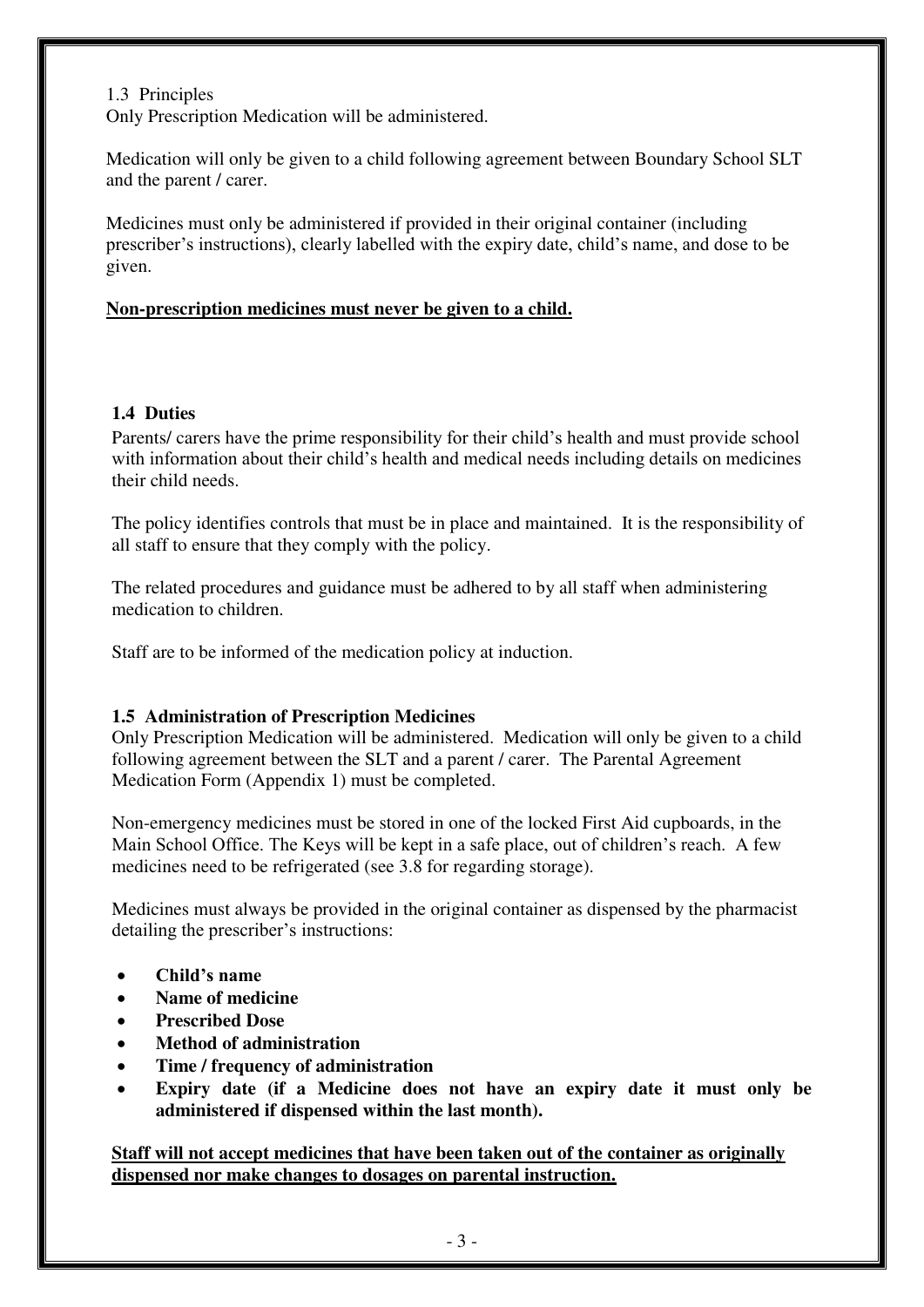Information regarding administration given by the parents must be consistent with that provided by the prescriber. If there is any doubt no medication must be administered until a member of SLT has clarified the matter.

All medicines administered will be recorded in the Parent Agreement Medication Form and parents must acknowledge this by signing.

Before administering medication the following must be checked and witnessed by another member of staff giving the medication:

- **Child's name**
- **Written instructions provided by prescriber with those of the parent**
- **Expiry date (if a Medicine does not have an expiry date it must only be administered if dispensed within the last month).**
- **Prescribed dose**

Two staff members will be present while medicine is administered, one to administer the medication and the other to witness.

The correct dose of medicine must be administered using which ever method prescribed along side the medication.

Immediately following administration the dose given must be recorded in the Parent Agreement Medication Form. The parent / authorised person collecting the child must countersign the Parent Agreement Medication Form before taking the child home.

The supply, possession and administration of some medicines are controlled by the Misuse of Drugs Act and its associated regulations. Some may be prescribed as medicine for use by children, e.g. methylphenidate. For further information on controlled drugs please see DfES, Managing Medicines in Schools and Early Years Settings', March 2005.p8.

#### **1.6 Refusing Medication**

If a child refuses to take medicine, staff must not force them to do so, but note this in on the Parent Agreement Medication Form (Appendix 1).

Parents must be informed of any refusal **immediately.** If refusal to take medicines results in an emergency, the emergency procedures must be followed.

**Emergency Procedures: Request First Aider – Paediatric First Aider or First Aider at Work Ring 999 for an ambulance Contact Parents**

#### **1.7 Person Administering Prescription Medication in School**

The SLT will determine who will administer medication within the school.

Any member of staff who agrees to accept responsibility for administering medicines must have training and guidance when appropriate. They must be aware of possible side effects of the medicines and what to do if they occur.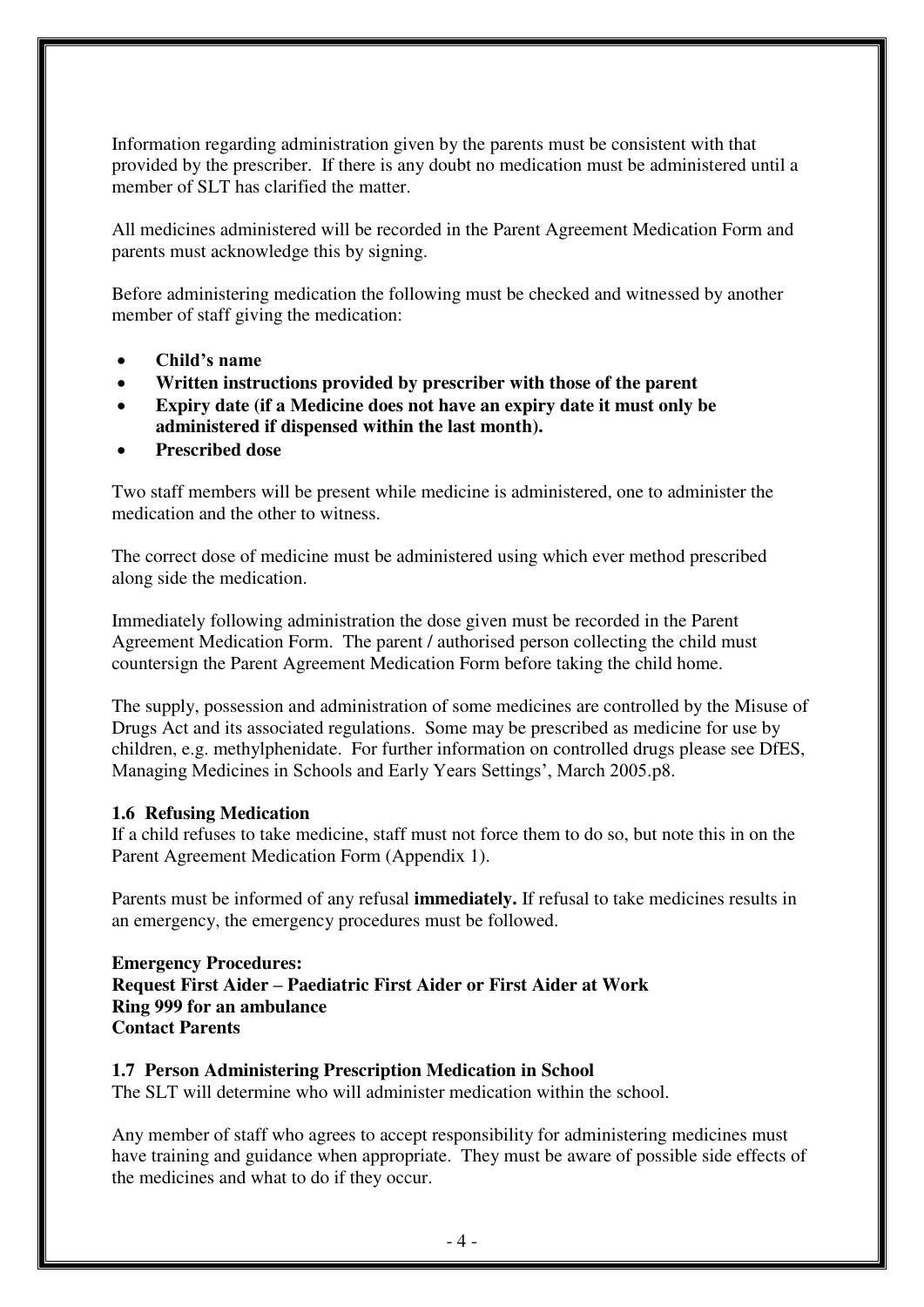If the child's parent/carer is within the school then they will administer the medication following the above procedures, with an additional member of staff witnessing and signing the Parent Agreement: Prescription Medicine Form.

#### **1.8 Storage of Medication**

All staff must ensure that all medication is stored safely.

Only medicines prescribed for individual children must be stored. Medicines must be stored strictly in accordance with product instructions (paying particular note to temperature) and in their original container.

All non-emergency medication must be stored in a secure place not accessible to children.

A few medicines need to be refrigerated. A refrigerator is available in the Office near the Medicines cupboard.

All emergency medication, such as inhalers and adrenaline pens are stored within the classroom in a safe place in a clearly identifiable box. All members of staff have access to these.

Children with diabetes have their medication in personal bags, kept for safe keeping and ease of administration in class stock rooms.

#### **1.9 Disposal of Medication**

Staff must not dispose of medicines. Parents are responsible for ensuring that date-expired medicines are returned to a pharmacy for safe disposal. They must also collect medicines held at the end of each term. If parents do not collect all medicines, they must be taken to a local pharmacy for safe disposal.

Sharps boxes must always be used for the disposal of needles. Sharps boxes can be obtained by parents on prescription from the child's GP or paediatrician. Collection and disposal of the boxes must be arranged with appropriately, e.g. environmental services.

#### **1.10 Hygiene and Infection Control**

All staff must be familiar with normal precautions for avoiding infection and follow basic hygiene procedures. Staff have access to protective disposable gloves and must wear these and take care when dealing with spillages of blood or other body fluids and disposing of dressings or equipment.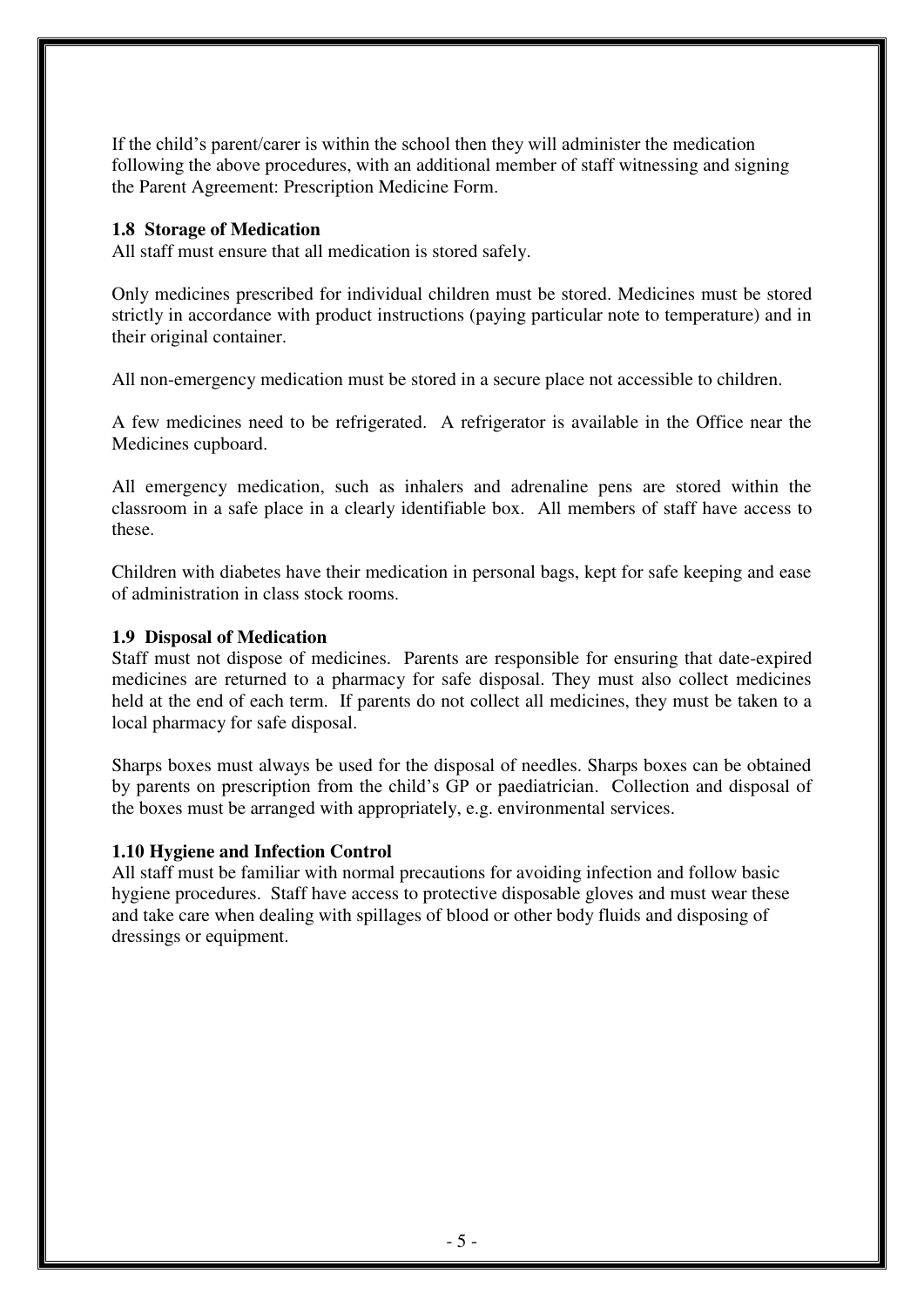#### **1.11 Care Plan**

The main purpose of an individual health care plan for a child with medical needs is to identify the level of support that is needed. Not all children who have medical needs will require an individual plan. A health care plan must be completed for any child attending school with a medical condition e.g. epilepsy, diabetes, and anaphylaxis. Children with asthma are covered with Asthma UK's exemplar plan, unless specific information has been given to school by parents from a consultant or GP.

An individual health care plan clarifies for staff, parents and child the help that can be provided. The Children's Service Authority has developed a healthcare plan for settings and schools in Blackpool to use. (Appendix 2).

The healthcare plan must be written in conjunction with parents and SLT. This healthcare plan should be updated as necessary or at least annually.

#### **1.12 Learning Outside the Classroom**

In line with the Learning Outside the Classroom Policy a qualified first aider will accompany children on all outings, will administer medication if required and will be responsible for the medicines safety on the outing. Any medication due to be taken at the time of the outing will be included in the first aid box/bag and taken on the outing. The process for administering the medication will remain the same.

A copy of the Parents Agreement and the healthcare plan, as appropriate, will be taken on the outing.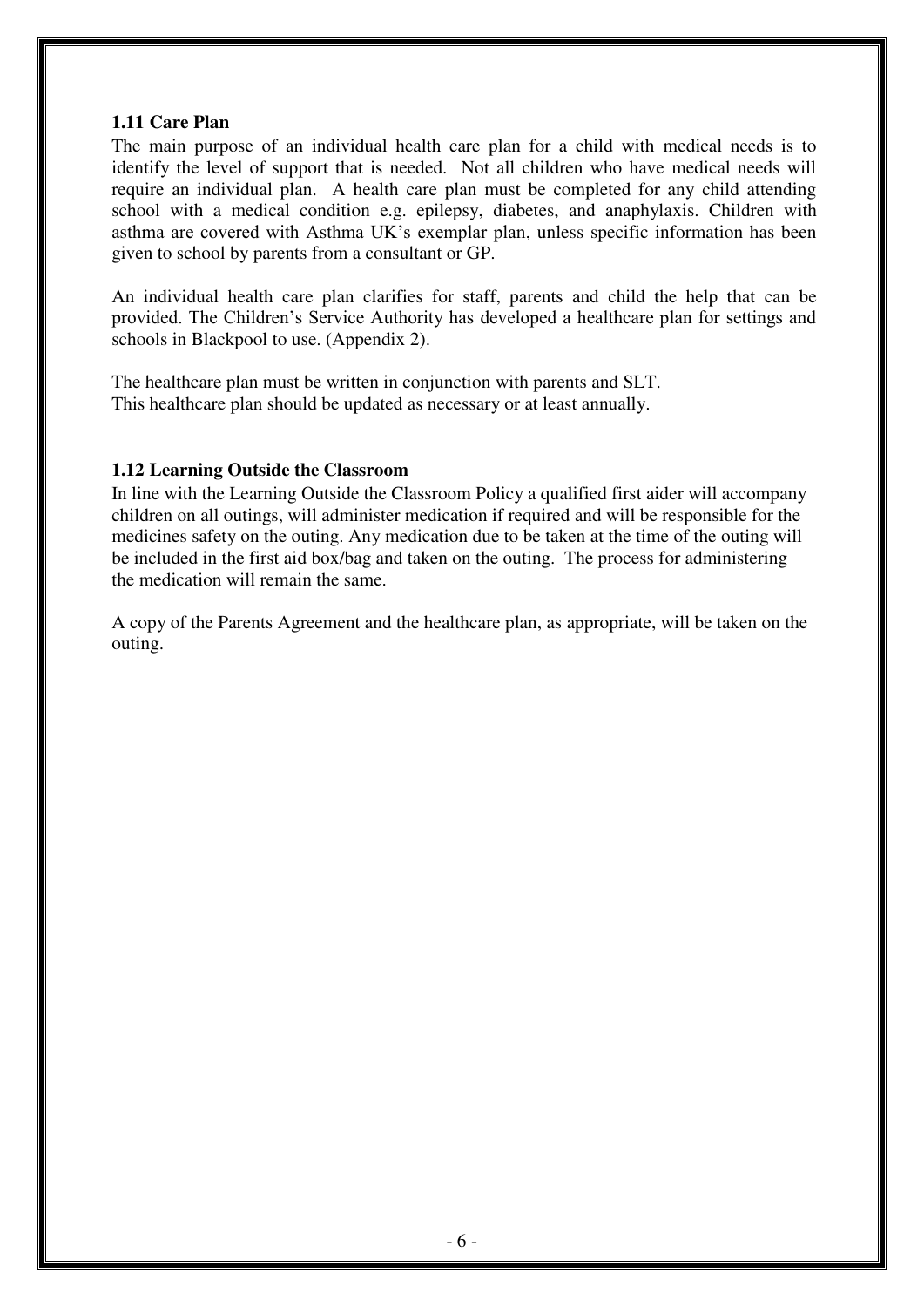#### **1.13Staff Medications**

If a staff member is taking medication which may affect their ability to care for children they must seek medical advice. SLT must ensure those practitioners only work directly with children if medical advice confirms that the medication is unlikely to impair the staff member's ability to look after children properly. Staff medication on the premises must be securely stored in the Medicines Cupboard and out of reach of children at all times. (DfES, Statutory Framework for the Early Years Foundation Stage, 2014, 3.19, p20)

Medication of staff members must NOT be in any classroom environments and must be locked in an agreed place away from children or the Medicines cupboard, in the school office. The only exception to this is in the case of medication for life threatening illnesses such as asthma and diabetes and this would have to be agreed with management and a risk assessment and care plan completed for its storage and administration.

#### **1.14Monitoring**

Staff will be monitored on their understanding of this policy through staff training and their compliance with this policy by the SLT and Phase Leaders.

 Staff are to be given the opportunity to access their required medication and administer it in the staff room or main office. Under no circumstances is it to be taken back into a class environment to be administered.

# **Appendices**

Appendix 1: Boundary Parent Agreement: Prescription Medication Form

Appendix 2: Boundary Health Care Plan

Appendix 3: Boundary Procedure for Administration of Medicines

Appendix 4: Statutory framework for the early years foundation stage Setting the standards for learning, development and care for children from birth to five.

Appendix 5: Supporting pupils at school with medical conditions Statutory guidance for governing bodies of maintained schools and proprietors of academies in England.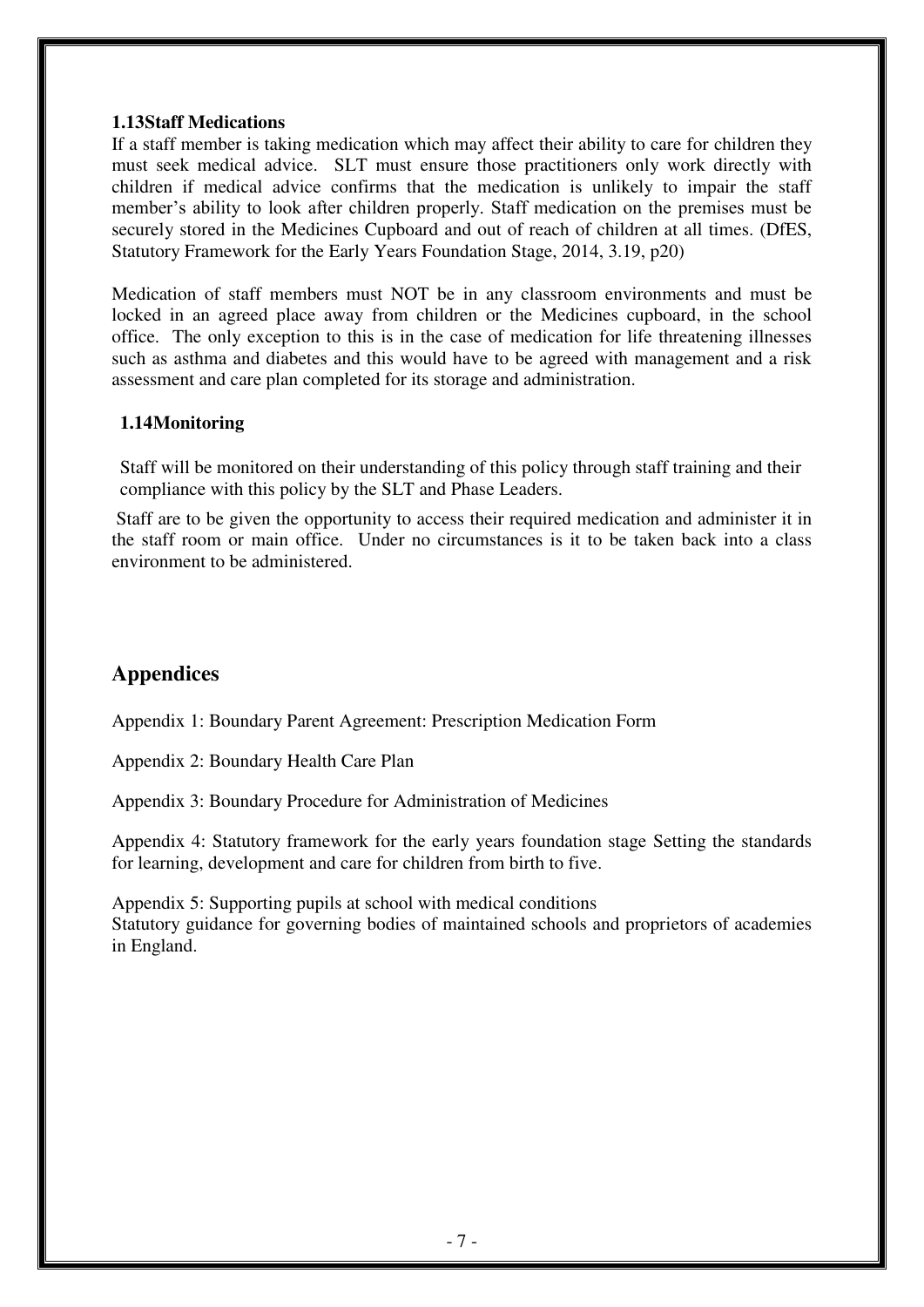

# **PARENT AGREEMENT: PRESCRIBED MEDICATION FORM**

Before administration, Nursery/School staff must check the child's medication bottle/box with the parent/guardian and the form below must be completed accordingly. If any parts of the form are not completed then the medicine cannot be administered.

| Has the original container been | Does the original container |  |
|---------------------------------|-----------------------------|--|
| dispensed by the pharmacy?      | provide clear instructions  |  |
|                                 | regarding administration?   |  |
|                                 |                             |  |

|                                                           |            | $Class$ <sub>_____________</sub> |
|-----------------------------------------------------------|------------|----------------------------------|
|                                                           |            |                                  |
|                                                           |            |                                  |
|                                                           |            | Expiry Date                      |
|                                                           |            |                                  |
|                                                           |            |                                  |
|                                                           |            |                                  |
| Has your child had this medication before (circle answer) | <b>YES</b> | NO                               |

The above information is to the best of my knowledge, accurate at the time of writing and I give consent for the school staff administering medicine in accordance with the Boundary Primary School Policy. I will inform the school immediately, in writing, if there is any change in dosage or frequency of the medication or if the medicine is stopped.

| $\mathbf{C}$<br>$\gamma$ 1gnec | Jate<br>uw |  |
|--------------------------------|------------|--|
|                                |            |  |

Print

*NB: Please note a member of the Senior Leadership Team has to authorise in the first instance a member of staff to administer a prescription medicine. A second member of staff will check all the details on the prescription label to ensure they are full and correct, and countersign to witness the medication being given.* 

| Authorised                                      | $Dirichlet$<br>uu. | Date: |  |
|-------------------------------------------------|--------------------|-------|--|
| $\sim$<br>$\mathbf{B}\mathbf{y}$<br><b>Sign</b> |                    |       |  |

*You will be contacted immediately if your child refuses their medication. We reserve the right not to administer thereafter.*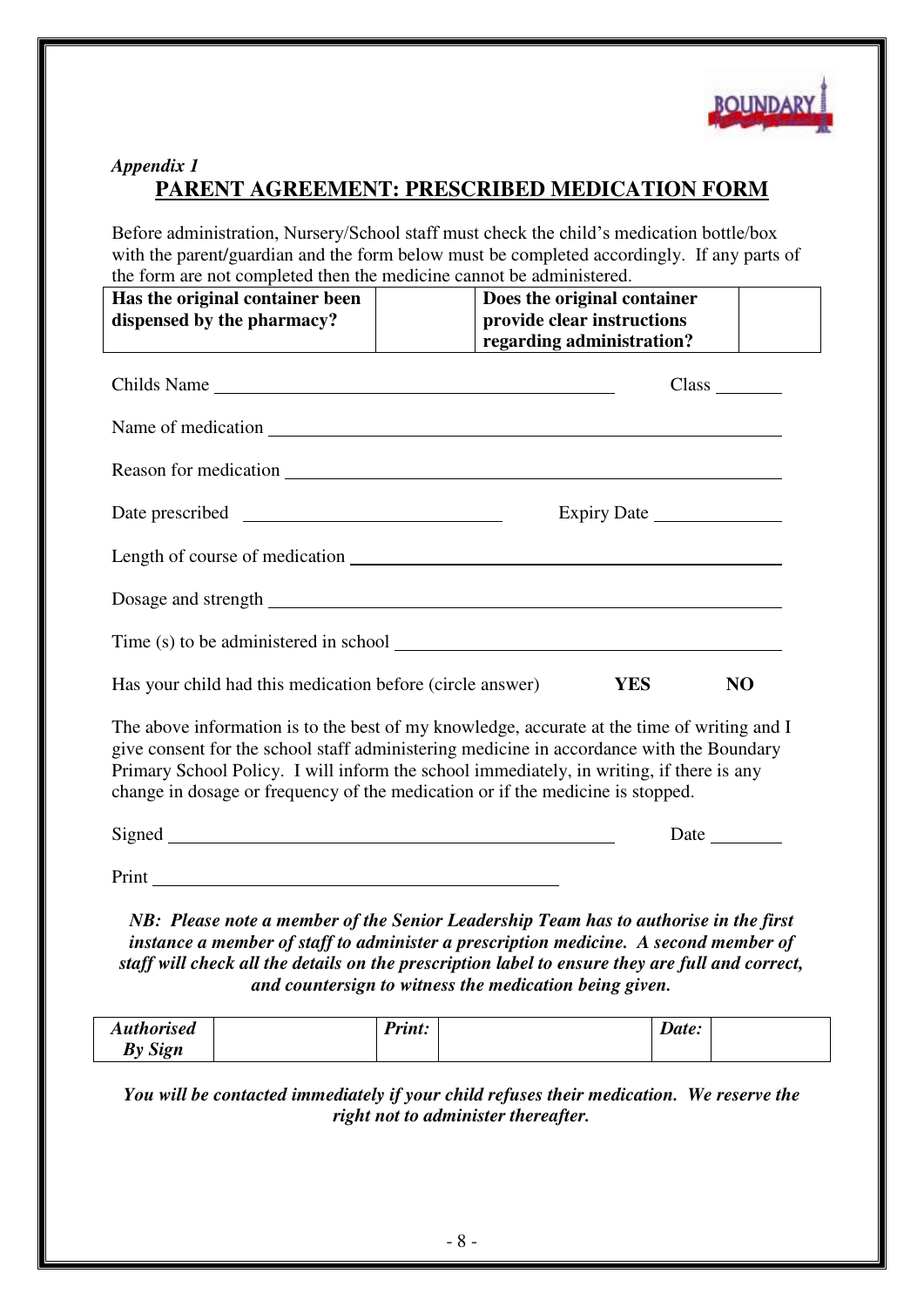| <b>Medication administration table</b> |                                           |                               |                                            |                                                         |                             |                              |
|----------------------------------------|-------------------------------------------|-------------------------------|--------------------------------------------|---------------------------------------------------------|-----------------------------|------------------------------|
| Date                                   | <b>Time</b><br>of last<br>dose at<br>home | <b>Amount of</b><br>last dose | <b>Time and</b><br>dose given at<br>school | <b>Signed by</b><br>person<br>administering<br>medicine | <b>Witness</b><br>signature | Parent/Guardian<br>signature |
|                                        |                                           |                               |                                            |                                                         |                             |                              |
|                                        |                                           |                               |                                            |                                                         |                             |                              |
|                                        |                                           |                               |                                            |                                                         |                             |                              |
|                                        |                                           |                               |                                            |                                                         |                             |                              |
|                                        |                                           |                               |                                            |                                                         |                             |                              |
|                                        |                                           |                               |                                            |                                                         |                             |                              |
|                                        |                                           |                               |                                            |                                                         |                             |                              |
|                                        |                                           |                               |                                            |                                                         |                             |                              |
|                                        |                                           |                               |                                            |                                                         |                             |                              |
|                                        |                                           |                               |                                            |                                                         |                             |                              |
|                                        |                                           |                               |                                            |                                                         |                             |                              |
|                                        |                                           |                               |                                            |                                                         |                             |                              |
|                                        |                                           |                               |                                            |                                                         |                             |                              |
|                                        |                                           |                               |                                            |                                                         |                             |                              |
|                                        |                                           |                               |                                            |                                                         |                             |                              |
|                                        |                                           |                               |                                            |                                                         |                             |                              |
|                                        |                                           |                               |                                            |                                                         |                             |                              |
|                                        |                                           |                               |                                            |                                                         |                             |                              |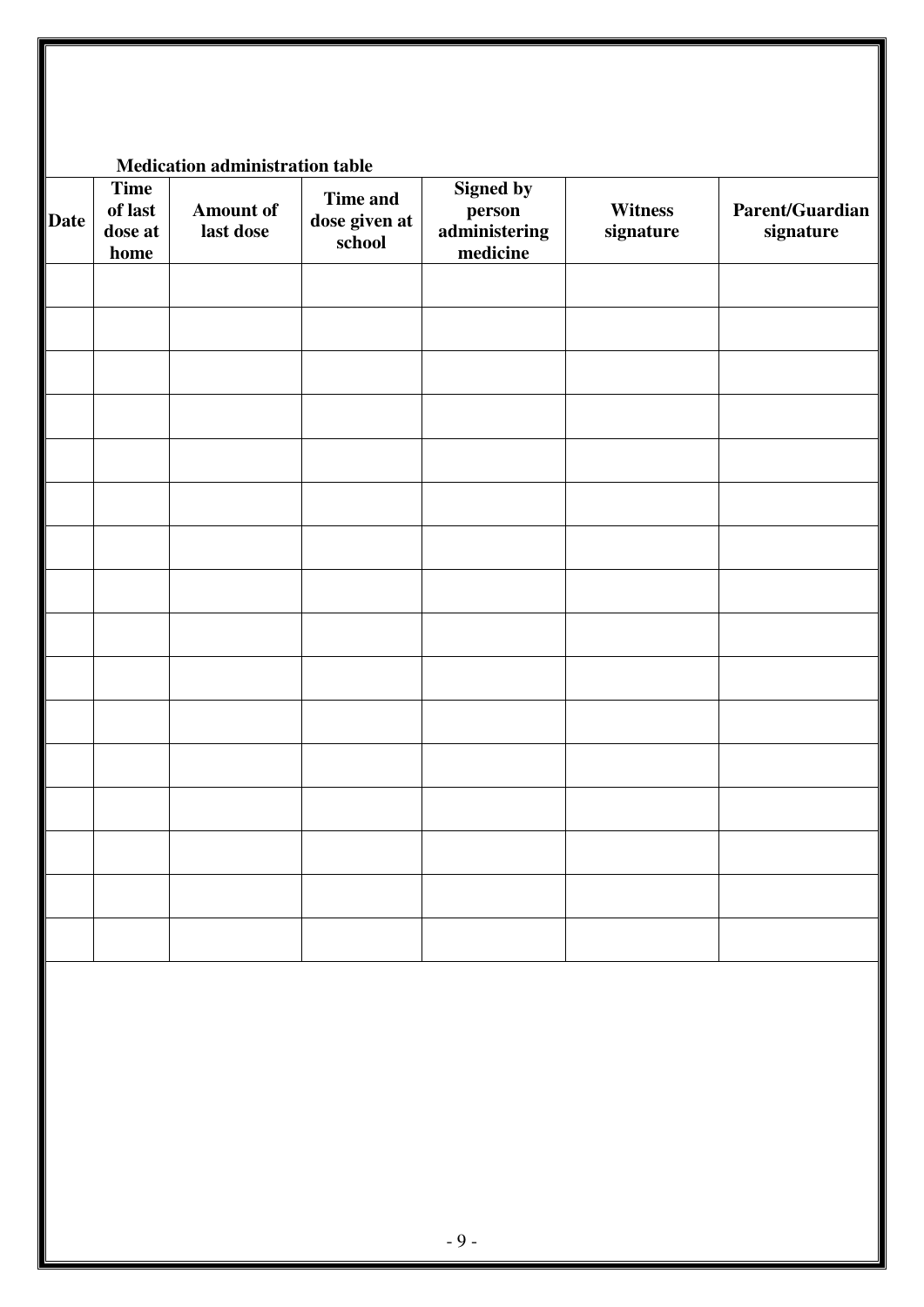| <b>Boundary Health Care Plan</b>                                                                                                                                                                                                                    |        |                                  |                 |  |  |
|-----------------------------------------------------------------------------------------------------------------------------------------------------------------------------------------------------------------------------------------------------|--------|----------------------------------|-----------------|--|--|
| Name of school:                                                                                                                                                                                                                                     |        |                                  | Year group:     |  |  |
| <b>Child's Name:</b>                                                                                                                                                                                                                                |        |                                  | Date of Birth:  |  |  |
| <b>Hospital/NHS</b> number:                                                                                                                                                                                                                         |        |                                  |                 |  |  |
| Child's Address:                                                                                                                                                                                                                                    |        |                                  |                 |  |  |
|                                                                                                                                                                                                                                                     |        |                                  |                 |  |  |
|                                                                                                                                                                                                                                                     |        |                                  | Photograph      |  |  |
| <b>Medical Condition/Allergies:</b>                                                                                                                                                                                                                 |        |                                  |                 |  |  |
|                                                                                                                                                                                                                                                     |        |                                  |                 |  |  |
| Date:                                                                                                                                                                                                                                               |        | Document to be Reviewed by Date: |                 |  |  |
| <b>Family contact information</b>                                                                                                                                                                                                                   |        |                                  |                 |  |  |
| Name:                                                                                                                                                                                                                                               |        | Relationship:                    |                 |  |  |
| Phone [work]                                                                                                                                                                                                                                        | [Home] |                                  | [Mobile]        |  |  |
| Name:                                                                                                                                                                                                                                               |        | Relationship:                    |                 |  |  |
| Phone [work]                                                                                                                                                                                                                                        | [Home] |                                  | [Mobile]        |  |  |
|                                                                                                                                                                                                                                                     |        |                                  |                 |  |  |
| <b>Medical Contacts:</b><br><b>Consultant Paediatrician:</b>                                                                                                                                                                                        |        | Phone:                           |                 |  |  |
| $G.P.$ :                                                                                                                                                                                                                                            |        |                                  |                 |  |  |
| Phone:<br>Health visitor/School Nurse:<br>Phone:                                                                                                                                                                                                    |        |                                  |                 |  |  |
| Therapist:<br>Phone:                                                                                                                                                                                                                                |        |                                  |                 |  |  |
| Other:<br>Phone:                                                                                                                                                                                                                                    |        |                                  |                 |  |  |
|                                                                                                                                                                                                                                                     |        |                                  |                 |  |  |
| Health needs and details of child's symptoms:                                                                                                                                                                                                       |        |                                  |                 |  |  |
| Daily care requirements:                                                                                                                                                                                                                            |        |                                  |                 |  |  |
| <b>Staff training:</b>                                                                                                                                                                                                                              |        |                                  |                 |  |  |
| Emergency needs and action to be taken:                                                                                                                                                                                                             |        |                                  |                 |  |  |
| Person responsible in an emergency:                                                                                                                                                                                                                 |        |                                  |                 |  |  |
| <b>Onsite:</b><br>Off-site: e.g. School visit                                                                                                                                                                                                       |        |                                  |                 |  |  |
| <b>Parent/Guardian Signed Consent:</b><br>I consent to staff named above administering the medical procedures as laid out in the Healthcare plan to my<br>child, and to the information in the Healthcare Plan being shared with non-parent carers. |        |                                  |                 |  |  |
| I agree to provide school with up to date and accurate medical information, current contact numbers and<br>prescribed medications (within the expiry date)                                                                                          |        |                                  |                 |  |  |
| I agree that the information I have given on this plan is all that has been passed on to me and the school is not<br>liable for lack of information I have not shared.                                                                              |        |                                  |                 |  |  |
| Signed:                                                                                                                                                                                                                                             | Name:  |                                  | Date:           |  |  |
| Form completed by:                                                                                                                                                                                                                                  |        |                                  | Copies held by: |  |  |
|                                                                                                                                                                                                                                                     |        |                                  |                 |  |  |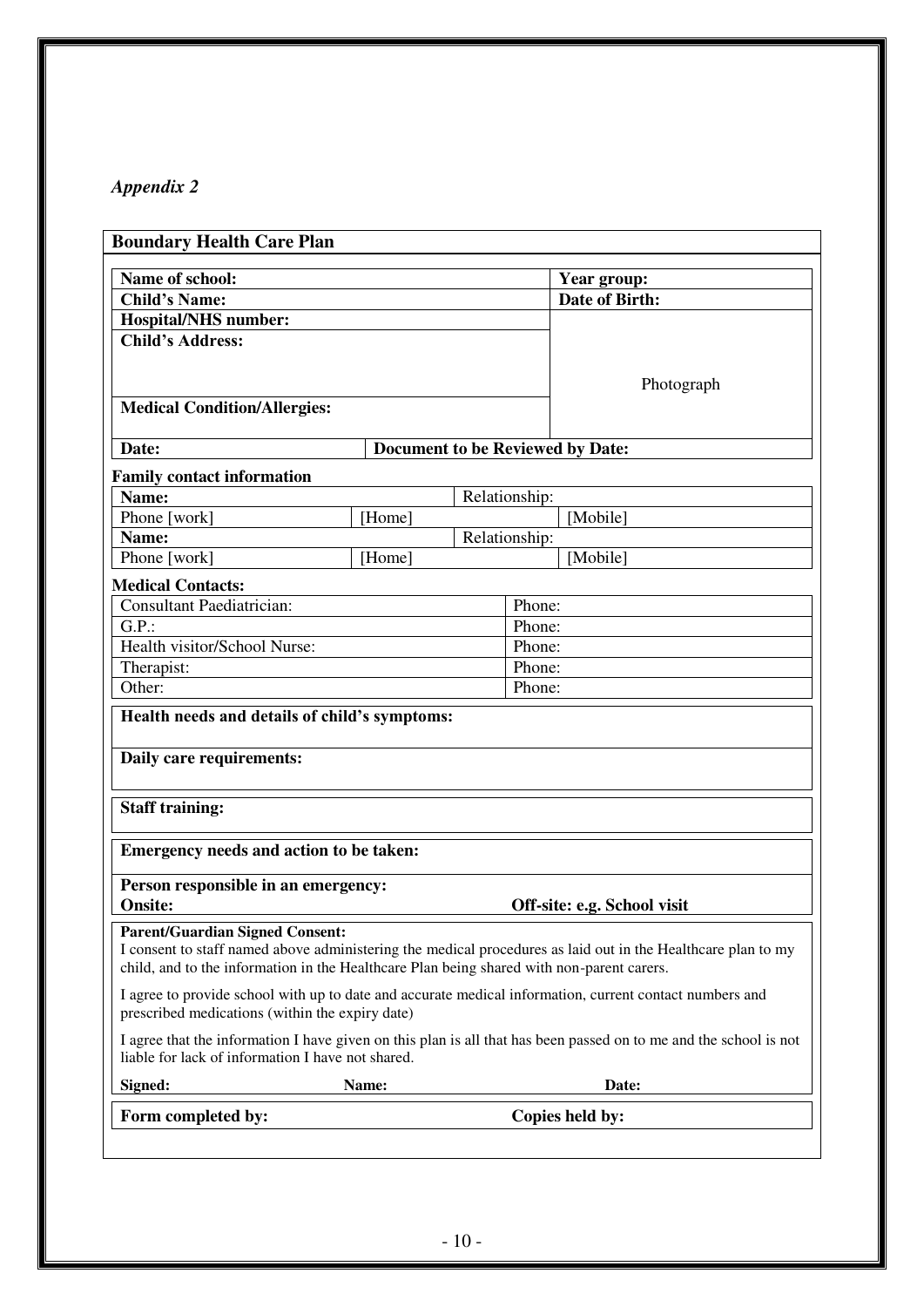# **Procedure for Administration of Medicines**

Following Boundary Primary School's Administration of Medicines within BOUNDARY PRIMARY SCHOOL

Before administering medication the following must be checked and witnessed by another member of staff giving the medication:

- **Child's name**
- **Written instructions provided by prescriber with those of the parent**
- **Expiry date (if a Medicine does not have an expiry date it must only be administered if dispensed within the last month).**
- **Prescribed dose**

Two staff members will be present while medicine is administered, one to administer the medication and the other to witness.

The correct dose of medicine must be administered appropriately.

Immediately following administration, the dose given must be recorded in the **Boundary Record of Administering Medication**.

The parent / authorised person collecting the child must countersign the Parent Agreement Medication Form before taking the child home, however the Parent must countersign the form when next available.

Medicines must always be provided in the original container as dispensed by the pharmacist detailing the prescriber's instructions:

\_\_\_\_\_\_\_\_\_\_\_\_\_

- **Child's name**
- **Name of medicine**
- **Prescribed Dose**
- **Method of administration**
- **Time / frequency of administration**
- **Expiry date (if a Medicine does not have an expiry date it must only be administered if dispensed within the last month).**

**Staff will not accept medicines that have been taken out of the container as originally dispensed nor make changes to dosages on parental instruction.**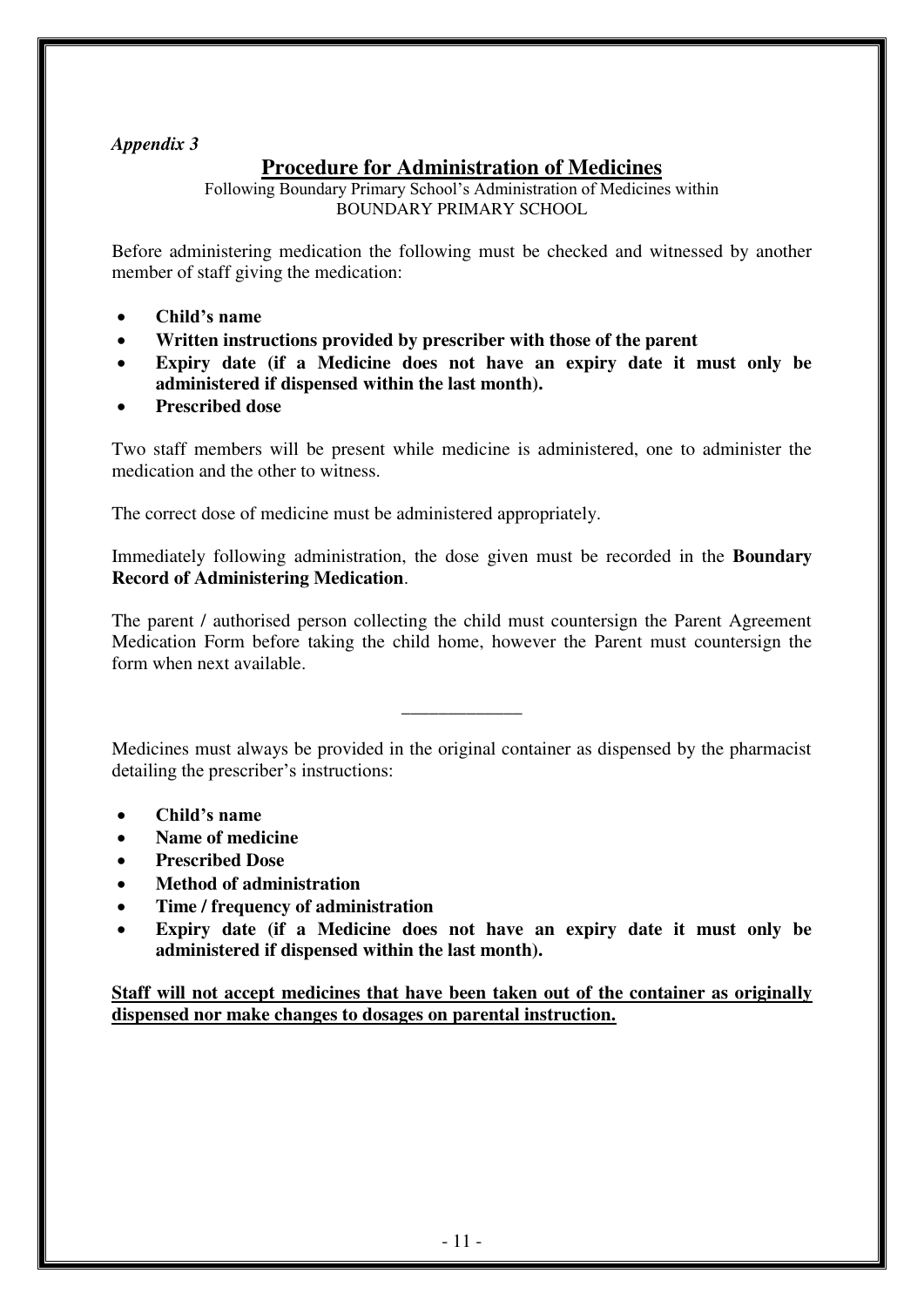# **Statutory framework for the Early Years Foundation Stage**

Setting the standards for learning, development and care for children from birth to five (September 2014) *Parts relating to Medicines for information* 

## **Health**

## **Medicines**

3.44. The provider must promote the good health of children attending the setting. They must have a procedure, discussed with parents and/or carers, for responding to children who are ill or infectious, take necessary steps to prevent the spread of infection, and take appropriate action if children are ill.

3.45. Providers must have and implement a policy, and procedures, for administering medicines. It must include systems for obtaining information about a child's needs for medicines, and for keeping this information up-to-date. Training must be provided for staff where the administration of medicine requires medical or technical knowledge. Medicines must not usually be administered unless they have been prescribed for a child by a doctor, dentist, nurse or pharmacist (medicines containing aspirin should only be given if prescribed by a doctor).

3.46. Medicine (both prescription and non-prescription) must only be administered to a child where written permission for that particular medicine has been obtained from the child's parent and/or carer. Providers must keep a written record each time a medicine is administered to a child, and inform the child's parents and/or carers on the same day, or as soon as reasonably practicable.

## **Staff taking medication/other substances**

3.19. Practitioners must not be under the influence of alcohol or any other substance which may affect their ability to care for children. If practitioners are taking medication which may affect their ability to care for children, those practitioners should seek medical advice. Providers must ensure that those practitioners only work directly with children if medical advice confirms that the medication is unlikely to impair that staff member's ability to look after children properly. Staff medication on the premises must be securely stored, and out of reach of children, at all times.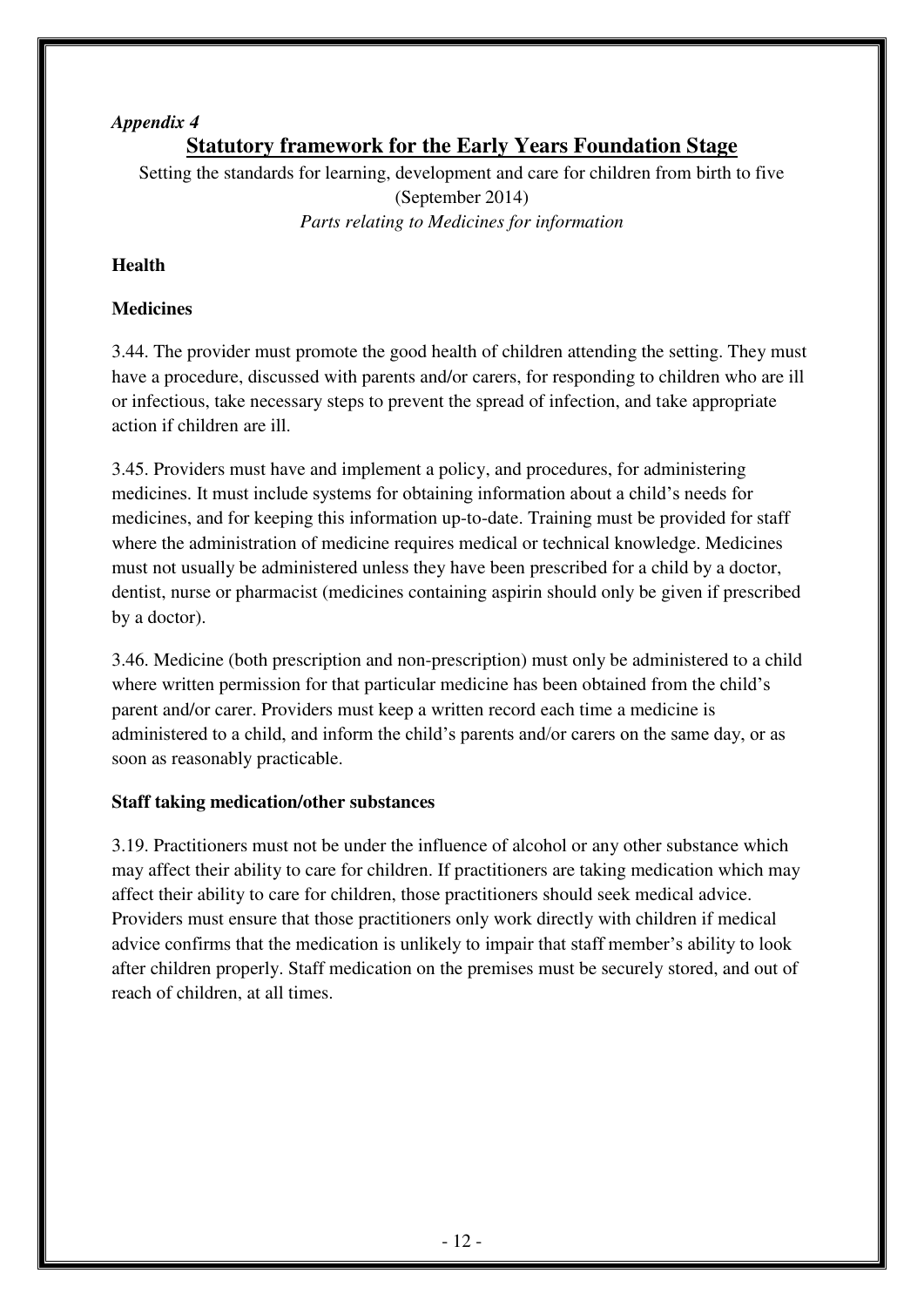# *Appendix 5*  **Supporting Pupils at School with Medical Conditions Statutory guidance for governing bodies of maintained schools and proprietors of academies in England** (April 2014) *Parts relating to Medicines for information*

#### **Managing medicines on school premises**

35. The governing body should ensure that the school's policy is clear about the procedures to be followed for managing medicines. Although schools may already have such procedures in place, they should reflect the following details:

Medicines should only be administered at school when it would be detrimental to a child's health or school attendance not to do so.

No child under 16 should be given prescription or non-prescription medicines without their parent's written consent - except in exceptional circumstances where the medicine has been prescribed to the child without the knowledge of the parents. In such cases, every effort should be made to encourage the child or young person to involve their parents while respecting their right to confidentiality. Schools should set out the circumstances in which non-prescription medicines may be administered.

A child under 16 should never be given medicine containing aspirin unless prescribed by a doctor. Medication, e.g. for pain relief, should never be administered without first checking maximum dosages and when the previous dose was taken. Parents should be informed.

Where clinically possible, medicines should be prescribed in dose frequencies which enable them to be taken outside school hours.

Schools should only accept prescribed medicines that are in-date, labelled, provided in the original container as dispensed by a pharmacist and include instructions for administration, dosage and storage. The exception to this is insulin which must still be in date, but will generally be available to schools inside an insulin pen or a pump, rather than in its original container

All medicines should be stored safely. Children should know where their medicines are at all times and be able to access them immediately. Where relevant, they should know who holds the key to the storage facility. Medicines and devices such as asthma inhalers, blood glucose testing meters and adrenaline pens should be always readily available to children and not locked away. This is particularly important to consider when outside of school premises e.g. on school trips

A child who has been prescribed a controlled drug may legally have it in their possession if they are competent to do so, but passing it to another child for use is an offence. Monitoring arrangements may be necessary. Schools should otherwise keep controlled drugs that have